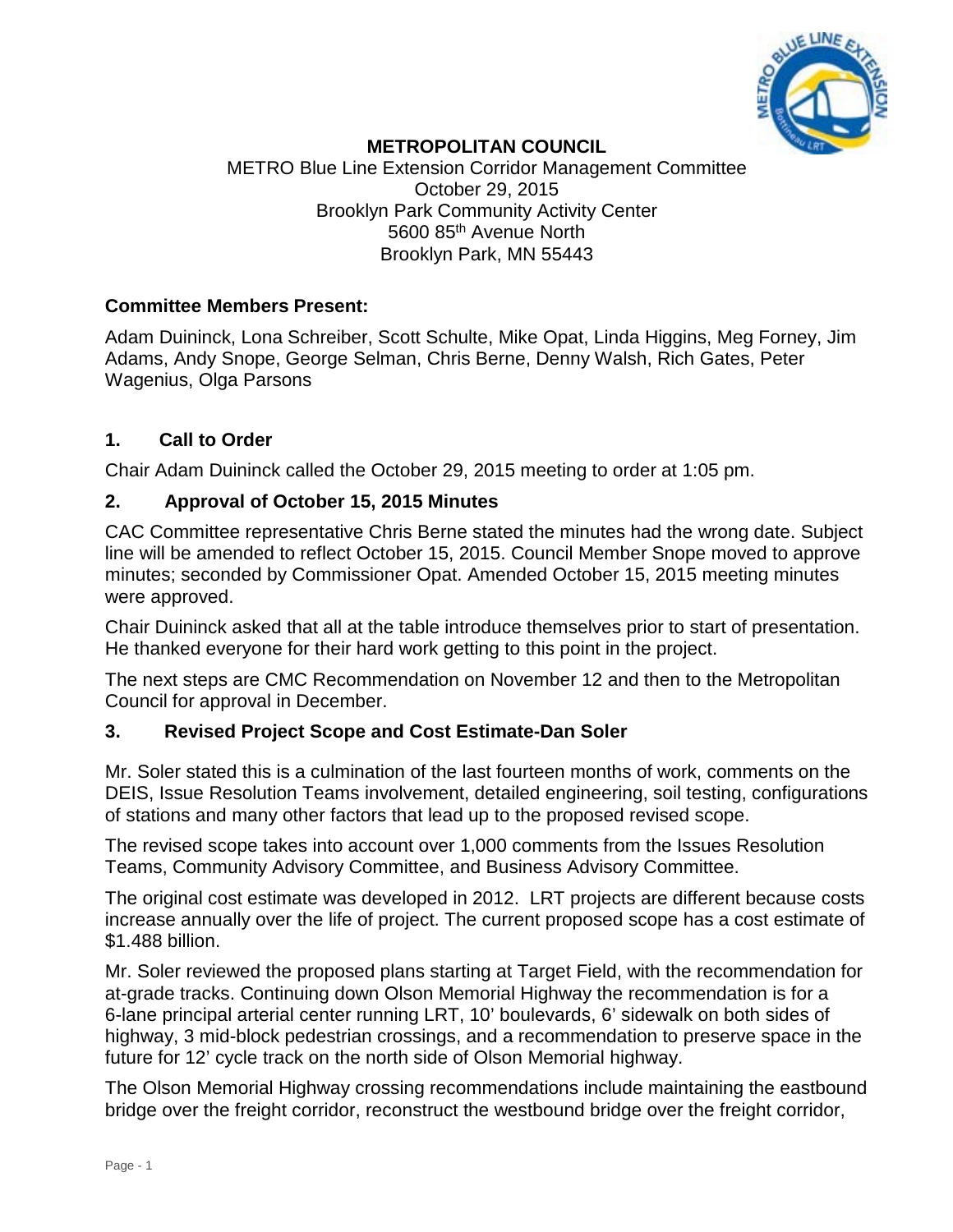and continue with center running LRT with the LRT transitioning to freight rail corridor under new westbound Olson Memorial Highway bridge.

Plymouth Avenue/Golden Valley Road Station Recommendations include advancing the design of Plymouth Avenue and Golden Valley Road stations, both of which are included in revised cost estimate. A park and ride at Golden Valley Road station is not included in cost estimate. BPO will continue coordination with Minneapolis Park and Recreation Board on property impacts and design of potential Golden Valley Road station park and ride.

Councilmember Snope requested a cost estimate of adding a park and ride at Golden Valley Road station, reconstruction of the Theodore Wirth Parkway and Golden Valley Road intersection and trail connections.

Commissioner Forney also asked for the cost estimates of adding trail connections.

Mr. Soler stated that he would ask staff to look into these cost estimates but that the ability to provide cost estimates was limited by the level of design that had been completed. Some design work has been done for a park and ride but no design work has been done on intersection reconstruction or trail connections.

The Golden Valley Alignment recommendation is to minimize floodplain impacts by retaining freight rail on existing embankment and constructing LRT bridges. There is a significant change in cost but it results in benefits and eliminates flood mitigation.

Councilmember Snope said it is important to enhance Sochacki Park, and asked if it would be restored after it is used as a staging area.

Mr. Soler said the park would be restored. Enhancement is part of the proposed design, as well as restoration of any area used for staging during the project.

The Robbinsdale Station recommendation includes a center station platform south of 42nd Avenue North, a park and ride facility with 550 spaces adjacent to station that will incorporate the existing transit center function, and provides opportunity for development. The recommendation also provides traffic improvements to West Broadway and 42nd Avenue North, at-grade pedestrian crossing at 41st Avenue North, and at-grade roadway and LRT crossing at 42nd Avenue North with gates.

West Broadway Crossing recommendations include a roundabout on the east side or LRT alignment; quiet zone ready design, and maintain full access to 48th Avenue/Welcome Avenue North.

Bass Lake Road recommendations include a center station platform south of Bass Lake Road, a surface park and ride lot with 170 spaces, and at-grade roadway with LRT crossing at Bass Lake Road.

Mayor Adams stated he has concerns about the station area planning and feels there is not a lot of time to approve scope regarding parking and station planning.

Mr. Soler stated that BPO station design team will continue to work with the City of Crystal and Hennepin County on the station area planning.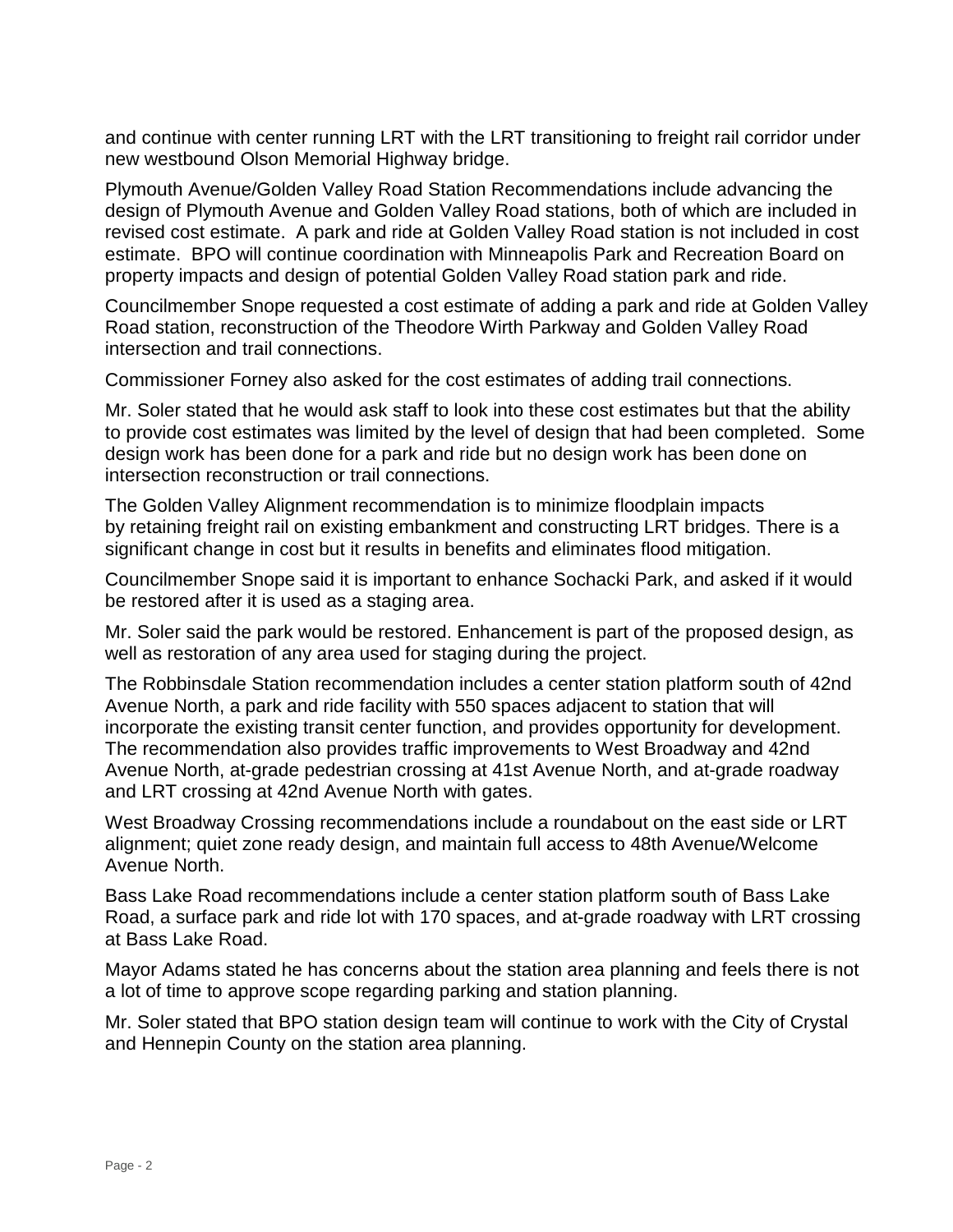Mr. Soler continued by presenting the slides with recommendations for the 63rd Avenue North station, LRT Crossing of County Road 81 at 73rd Avenue North, reconstruction of West Broadway and stations at Brooklyn Boulevard and 93rd Avenue.

Council member Gates asked about 85th Avenue not reflected in handout.

Mr. Soler clarified that there will be station at 85th Avenue, we just didn't have a showing of the layout, and it is reflected in the cost estimate.

Mr. Soler continued by presenting recommendation for the Oak Grove Parkway Station, park and ride, road network north of TH 610 and the operations and maintenance facility.

Mr. Soler reviewed some of the corridor-wide recommendations including reconstructing 4 roadway bridges over BNSF corridor at Plymouth Avenue, Theodore Wirth Parkway, Golden Valley Road and 36th Avenue North as well as Xcel transmission line location, and the locations of the traction power substation.

Councilmember Selman asked if Hwy 55 costs are being partially covered by MnDOT and who would be paying to relocate the Xcel towers. Mr. Soler stated the current cost estimate covers the proposed scope but the source of funding has not been discussed. Regarding the Xcel costs, they are currently in discussions with the railroad and Xcel.

Mr. Soler presented a summary of the revised project scope and asked if there were further questions.

Councilmember Schreiber asked about the need to publish a 1% cost estimate at the time of the DEIS. Mr. Soler stated there has to be an estimate at the submittal of the DEIS for the Federal Government. Council Member Schreiber added that she has no problems with numbers presented and is ready to defend the process. If there is criticism so far, it's totally unfounded and this has been a very open process. She commended the unbelievable staff involvement so far.

Councilmember Selman asked for clarification regarding the stations in Golden Valley. Does the revised cost estimate reflect for one or both?

Mr. Soler clarified that the cost estimate includes both. The estimated cost is the entire cost of the project, engineering, staffing, project office costs, including finance costs. Reviewed pie chart of cost breakdowns. (slide 52)

Mayor Adams asked how much of advanced engineering did not get predicted; feels the cost increase for advanced Engineering is a lot. He also requested more detail on the cost estimates of adjustments, especially any specific changes in Crystal.

Mr. Soler stated he will do what he can to get some of that information to Mayor Adams so that the information can be relayed to his constituents.

Mr. Chris Berne asked where contingency costs fall into the pie chart. Mr. Soler said that the contingency is not called out in the pie chart because contingency is incorporated into these numbers, as both allocated and unallocated contingency.

Commissioner Schulte noted that CTIB funding would need to increase by almost \$150 million (31%). He suggested CMC have a frank discussion about \$1.488 billion as the top number.